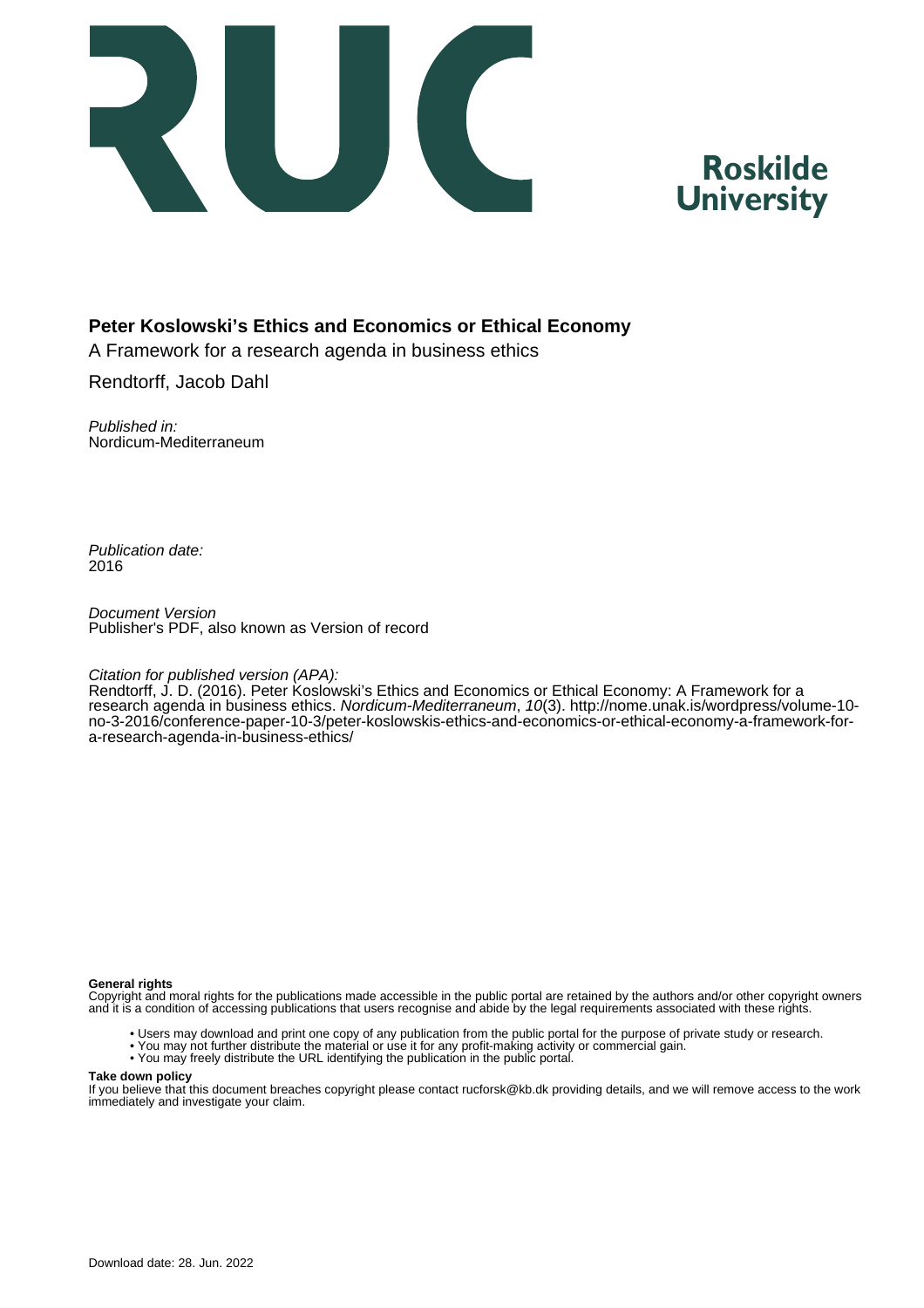This paper presents the concept of ethical economy *(Wirtschaftsethik)* and the relation between ethics and economics on the basis of the work of the German ethical economist Peter Koslowski. The concept of ethical economy includes three levels: micro, meso and macro levels; and it also deals with the philosophical analysis of the ethical foundations of the economy. After the discussion of these elements of the ethical economy, the paper presents some possible research topics for a research agenda about economic ethics or ethical economy.

The discussion about ethics and economics and the focus on the idea of economic ethics or ethical economy was initiated by Peter Koslowski (1952-2012) who, over many years, worked on the relation between ethics and economics. In particular, he was interested in the principles of ethical economy, and later he also applied this discussion to the foundations of philosophy of management and corporations. Koslowski wanted to develop a philosophy of ethics and economics or ethical economy. In Peter Koslowski's book *Principles of Ethical Economy* (2008), we find the basis for such an approach to philosophy of management. Koslowski argued that ethics and economics must accept one another and unite themselves in a comprehensive theory of rational action (Koslowski 2008: 1). With the idea of ethical economy, Koslowski contributed to define the outline of the discussion of the relation between ethics and economy in German political economy, law and business ethics.

Koslowski was a rising star of business ethics in Germany during the 1980s. In particular, he focused on a purely ethical approach to the problems of economics and business. His starting point was here the hermeneutic positions of the German historical school based on Wilhelm Dilthey and Schleiermacher (Koslowski 1995). Koslowski was also strongly influenced by Aristotle (Koslowski 1979). Koslowski also opened up the business ethics approach by considering business ethics in the perspective of religious ethics and Catholic social teaching. But this was not really a Catholic social ethics; rather, the approach by Koslowski, who was a pupil of Spaemann, was an attempt to found business ethics in a Catholic religious philosophy.

According to Koslowski's ethical economy that combined hermeneutics with (Catholic) social theory in relation to the conceptualization of market and society, there is a close interaction between culture, ethics and economics in the definition of the basis for economic markets. According to the definition of Koslowski, economic ethics or ethical economy is a theory of the economy *and* of ethics. As an ethical economy, it unites ethical and economic judgments and constitutes the complement of political economy. Ethical economy and political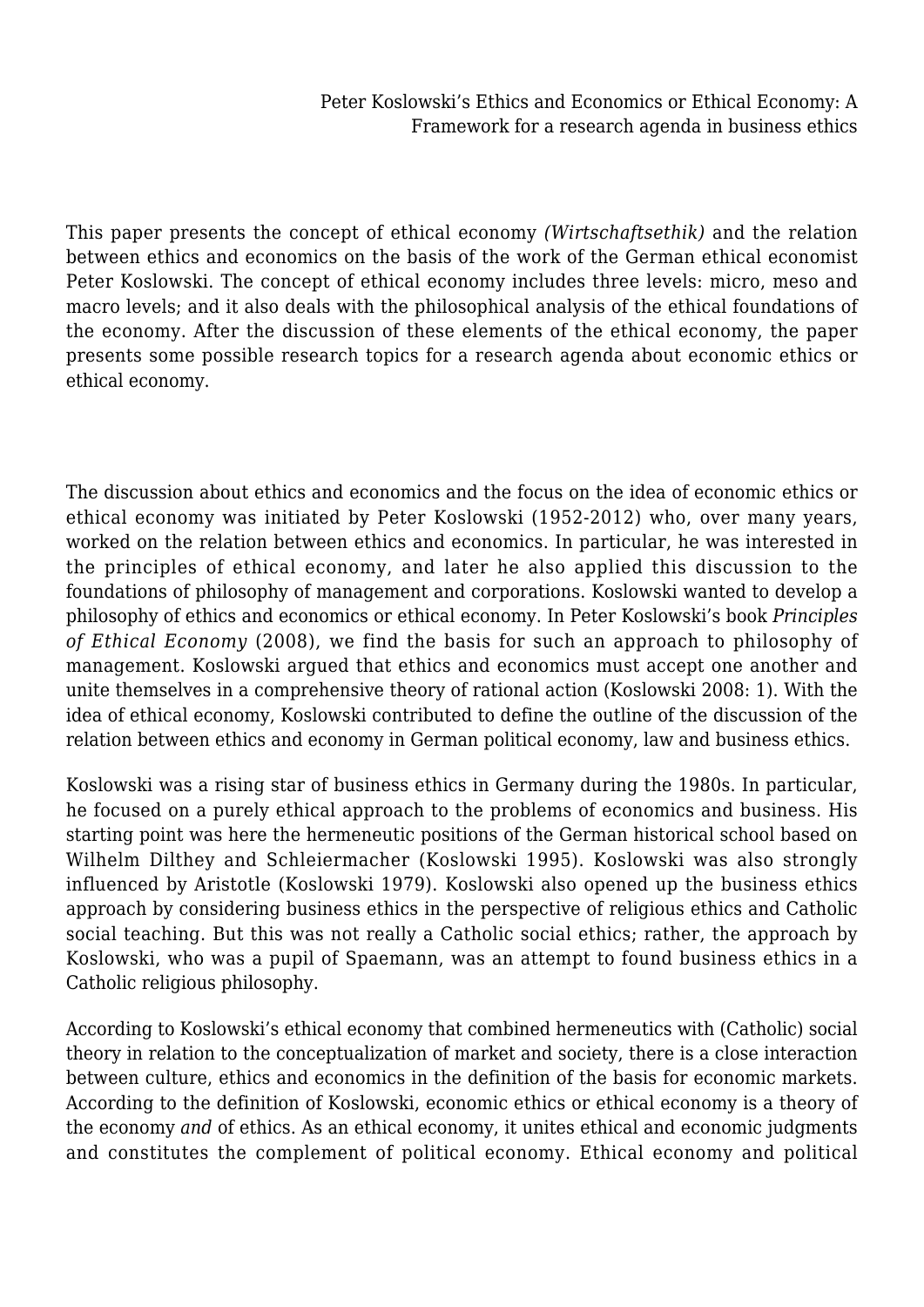economy are linked to macro-economic and economic theory of rational action. But we can also make a connection between ethical economy (and business ethics) and philosophy of management. In this sense, the relation between ethical economy and the philosophy of management and corporation is that the ethical economy proposes the analysis of the institutional and economic frame of the reflections about philosophy of management and corporations.

Following Koslowski's approach to ethics and economics, we can propose a general definition of general approach to philosophy of management and corporations (Koslowski 1988). This approach would focus on issues like the ontology and epistemology of organizations, including issues of business ethics and practical philosophy of management. But we can also say that it opens for reflections on business ethics in the framework of hermeneutics and reflective judgment. In such a hermeneutical perspective, Koslowski's approach to ethics and economics is not only hermeneutic and Aristotelian—as well as inspired by Thomas Aquinas' view on economics–but it also implies a Kantian view on the legitimacy of business ethics. We can say that Immanuel Kant's distinction between theoretical, practical, and aesthetic reason and judgment helps to define the basis for economics and ethics applied to corporations, firms and organizations.

From this philosophical viewpoint, the ontology of organizations includes questions like: What is organization? How do we define organizational identity and personhood? What are the foundations of different organizational systems? Likewise the problem of the epistemology of organizations includes questions like: What frames our knowledge and what are the categories of our understanding and reason and the limits of our conceptions of the world? Accordingly, from the framework of ethical economy we can argue that philosophy of management and economics deals with issues of the role of ethical responsibility in economics, individualism and altruism in economic ethics, the role of ethics in economic rationality, the interactions and tensions between ethics and economics.

This framework for the work on business ethics and philosophy of economics is summarized by Koslowski with the following definition of the ethical economy:

*Economic ethics or ethical economy is, accordingly, on the one hand, an economic theory of the ethical and of economics and of ethical institutions and rules, and, on the other hand, the ethics of the economy. Like political economy, it has a double meaning. It is the theory of ethics that uses economic instruments of analysis, a theory of ethics oriented towards economics, just as political economy is a political theory that uses economic instruments of analysis. But ethical economy or economic ethics is also a theory of the ethical presuppositions of the cultural system of the economy, a theory of the ethical rules and*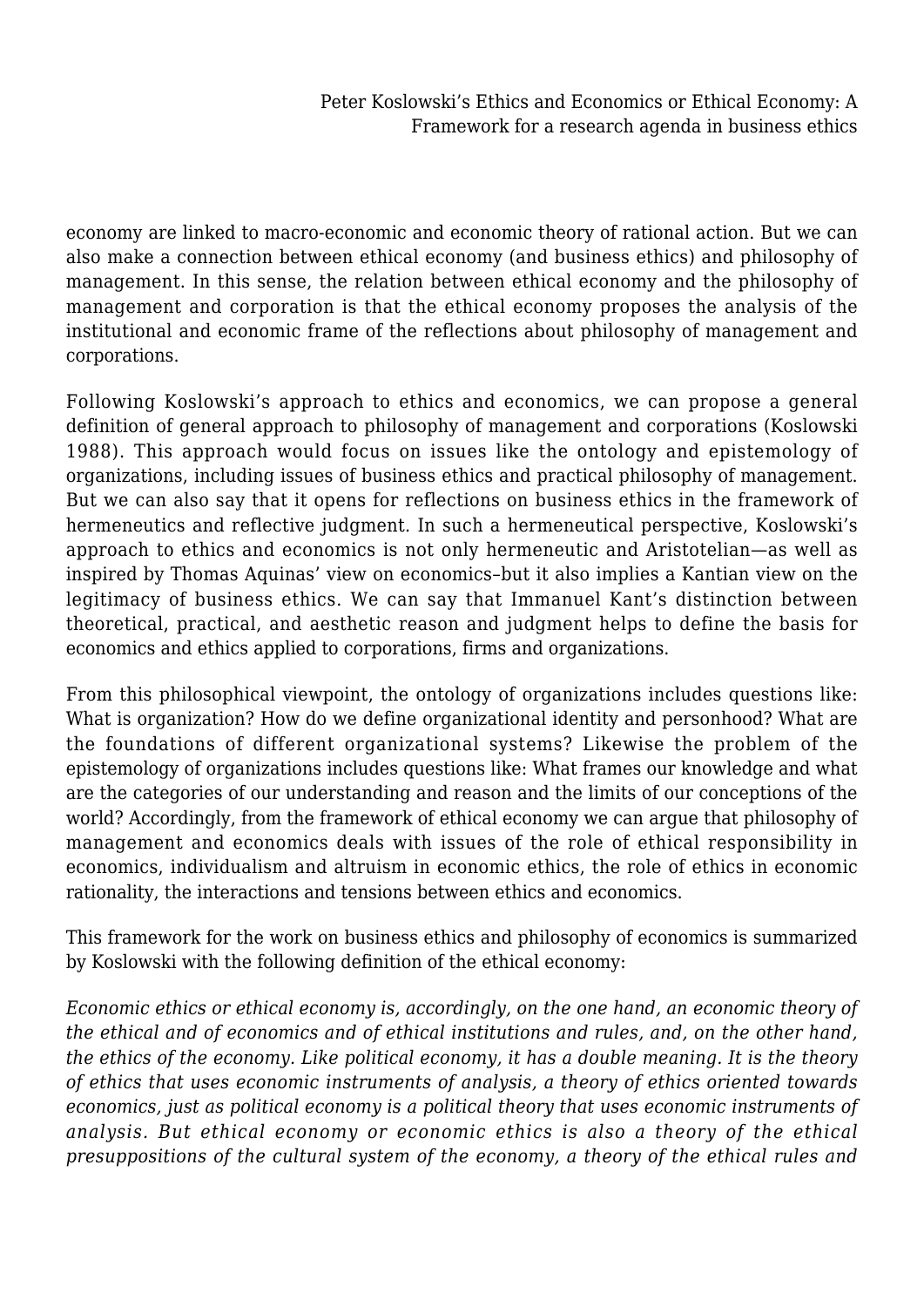*attitudes that presuppose market coordination and the price system in order to function. The component of the ethical economy, which is more strongly oriented toward application, is called here "economic ethics" (Wirtschaftsethik), although the terms "ethical economy" and "economic ethics" merge and the present work also attempts to deal with fundamental and applied questions of ethical economy and economic ethics. The term "ethical economy" (Ethische Ökonomie) goes beyond the research objectives of economic ethics, understood as the ethics of the economy, to achieve an integration of ethical theory and economic theory. Ethical economy must be more than simply "economics and ethics"* (Koslowski 2008: 3).

But in an opposite way, ethical economy can also be understood as the economic theory of the ethical or ethics oriented towards economics. Here, we face the economic theory of ethics.

Koslowski argues that economics and economic theory can help to clarify ethical dilemmas and maximization of economic calculations in ethical decisions. It is important to emphasize that the economic theory of ethics helps to understand the role of self-interest and maximization in the solution of ethical dilemmas. Thus, with this definition, we can say that Peter Koslowski opens for the analysis of business ethics as a practical philosophy of management. This includes the investigation of themes like corporate social responsibility, values-driven management and corporate citizenship in the framework of an ethical economy. In the perspective of Koslowski's approach, we can argue for a cultural and historical approach to the economy that includes an approach to ethical judgment between law, economics and politics.

In Koslowski's definition, ethics is about the good and human virtues while economics concern the design of human institutions based on self-interest and economic rationality. Both disciplines are based on human action and both disciplines work with a concept of rationality (Koslowski 2008: 1). According to Koslowski, a comprehensive theory of economics cannot be based only on self- interest, but must include a broader theory of the good. However, ethics must also have a realistic economic dimension, being aware of the rationality of economic self-interested maximization. Accordingly, as a general concept of political economy, ethical economy unites economic and ethical judgments in a unity. It is important to emphasize that this theory benefits from the general instruments of economic theory (micro-economics, macro-economics, economic analysis) while at the same time also using insights from ethical theory to analyze the goodness of norms and institutional arrangements (Koslowski 2008: 1).

According to Koslowski, pure economic theory is an important instrument for analysis of rational action in order to assure efficient pursuit of objectives and social efficiency.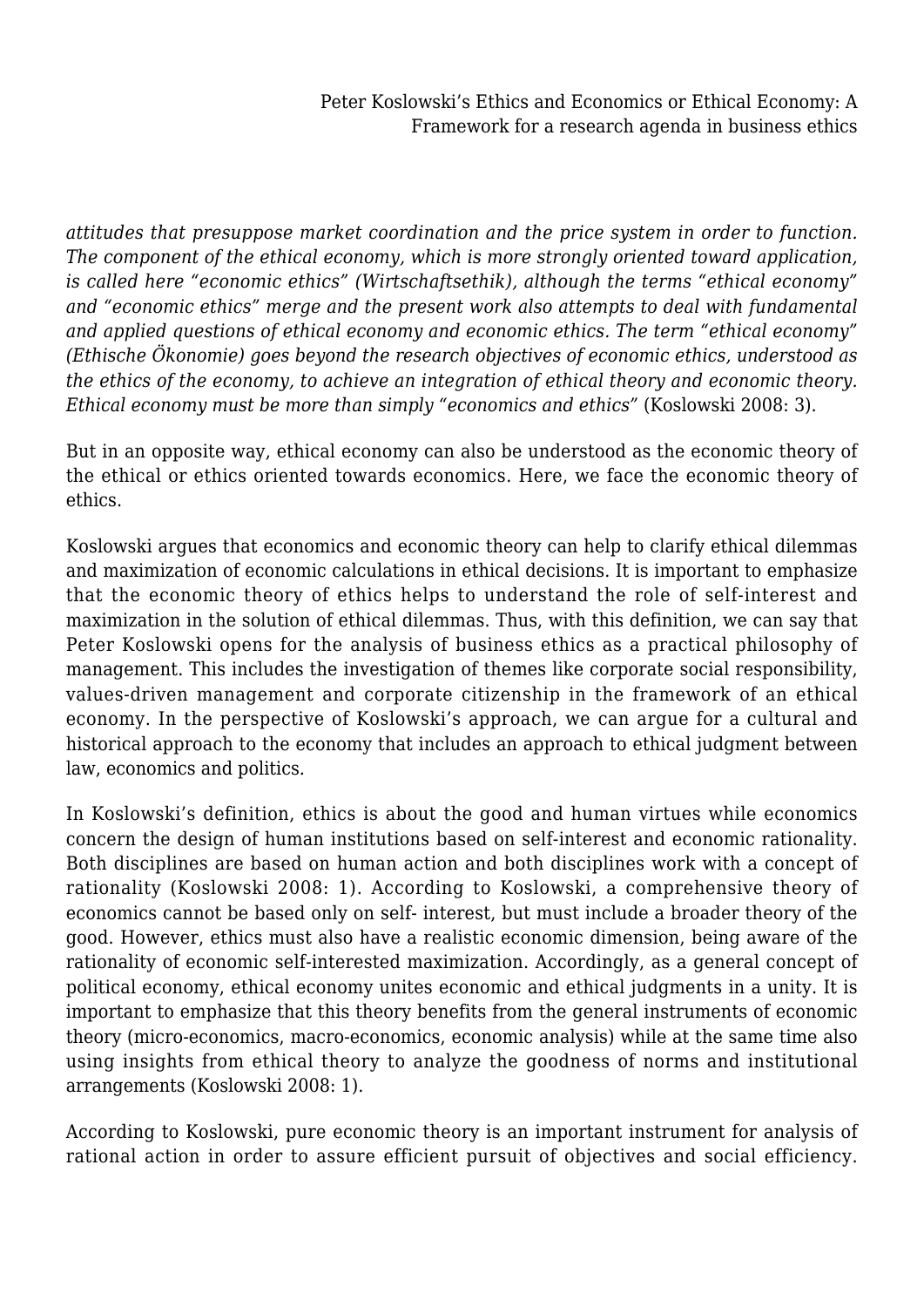Political economy generalizes this method to be the economic theory of the political and of the economic dimensions of the political and of the cultural and political dimensions of the economy. With reference to Adam Smith's *Wealth of Nations*, Koslowski argues that there has been a close link between responsible management, political liberty and political coordination of the economy with the combination of political and economic measures (Koslowski 2008: 2).

Accordingly, ethical economy can basically be defined as the theory of the ethical presuppositions of the economy and of economic ethics. This is acknowledged by the new institutional economics that states that market actors and economic markets are not independent of social, institutional and cultural arrangements in society (Koslowski 2008:3). Political economy examines the social, legal and institutional foundations of the market economy (price mechanism, market interaction, supply & demand, profits, ownership, contracts, rights, justice), while ethical economy investigates the ethical norms and principles of these foundations based on implied ethical understanding (e.g. trust) and ethical norms of justice of the institutions of the economic system (Koslowski 2008:3).

But this dialectical relation between ethics and economics must not forget the point of view of ethical economy as a "material or substantive" concept of ethical economy *qua* normative theory of the relation of ethics and economics in the concept of goods (Koslowski 2008: 4). There is an interaction between economic and aesthetic concepts of values that necessitates a cultural concept of economics, looking at the cultural dimensions of economic institutions, management and political economy.

So Koslowski considers that the ethical economy consists of three fundamental areas of analysis: 1. The theory of the ethical presuppositions of economics; 2. The economic theory of ethics; and 3. The economic and ethical theory of goods and value-qualities of culture. Together, this can be said to form an ethical economy of human institutions (Koslowski 2008: 4).

Koslowski considers this ethical economy as a return to the older practical philosophy, founded by Aristotle, Kant and Adam Smith. It is the task of ethical economy to reintegrate this approach in economic thinking. Ethical economy aims at reintegrating ethics in economic theory in order to situate the abstract concept of "homo economicus" within the social and cultural sphere of society. This means that ethics should not only be abstract philosophical metaethics, but also concrete ethical reflection about human action in concrete social circumstances. Economic ethics in the ethical economy must be practical ethics dealing with concrete life situations of human action (Koslowski 2008: 5).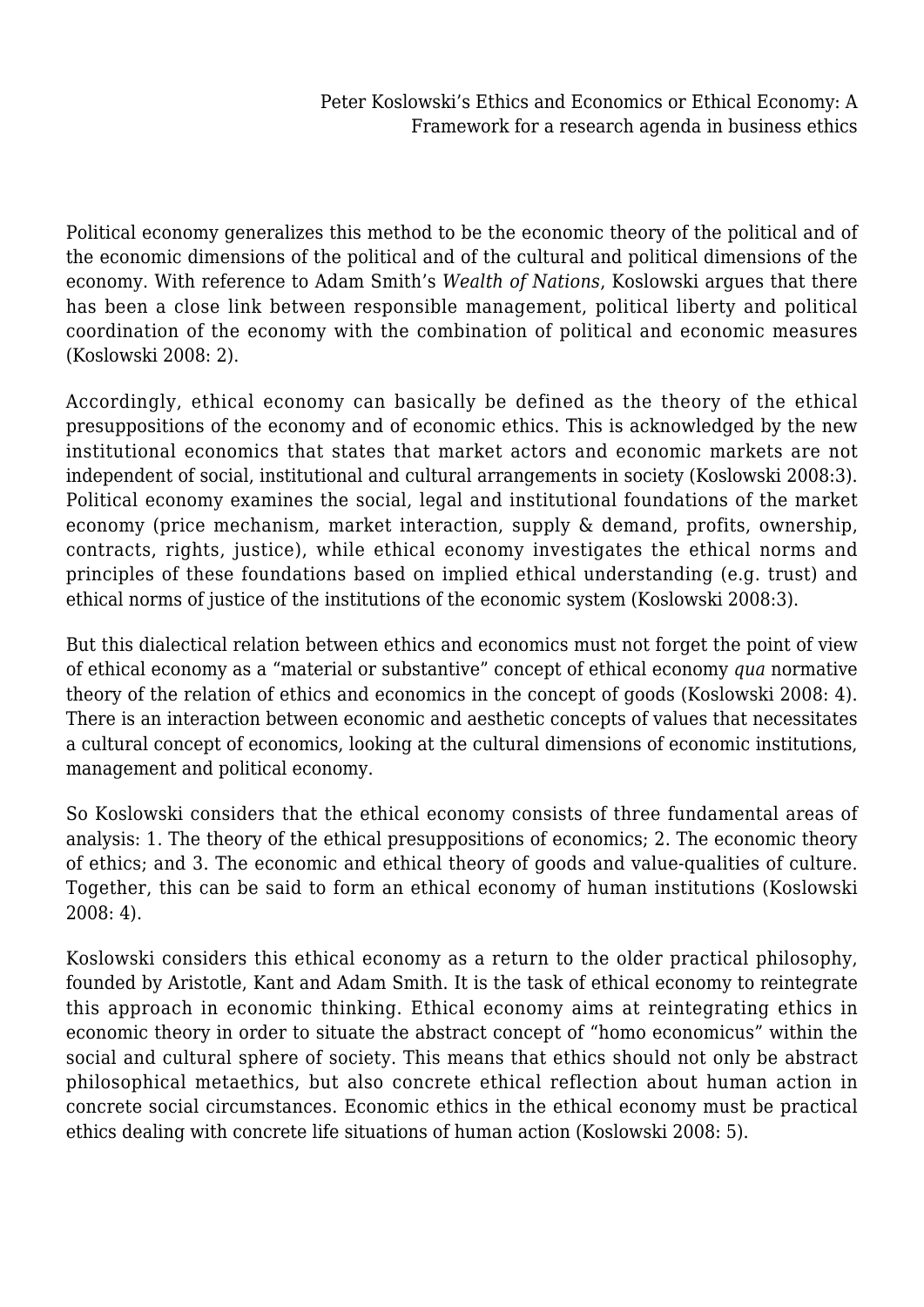Why do we need ethical economy today? What is the need to focus increasingly on the development of this economic ethics, expressed in political economy, business ethics and administrative ethics? Koslowski mentions three important reasons for developing such an ethical economy:

1) Consciousness of the increasing cultural and ecological side effects of our economic actions and need for their ethical accountability, 2) the rediscovery of the human element in technical economic science and the growing expectation of the accountability of leaders of the economy, and 3) the need to counteract a wider separation of the spheres of culture and especially the alienation of the economic world and intellectual and material culture (Koslowski 2008: 6)

The first reason is the problem of unintended side-effects of economic action (externalities). Side- effects are consequences for society, nature and culture of economic action. They are both problems and reasons for the need for economic ethics. Human power over nature is increasing, therefore practical ethical action and responsibility is important. In his analysis of side-effects Koslowski refers to thermodynamics and to the necessity of economic systems to adapt and cope with their environments. Our power to destroy the world due to unintended consequences of our actions necessitates ethical reflection about economic externalities (Koslowski 2008: 8).

The second reason of the rediscovery of the human person in the social sciences means that there is no autonomy of scientific and economic reason in economic sciences. There is always a human element. Economics cannot be a pure physical and natural science because it relies on human action and intelligence. Koslowski therefore talks about a human turn in economics, a "re-anthropomorphization" or "rehumanization" of economic scientific understanding of economic action in organizations and institutions. Koslowski argues that "anthropomorphism" is very important in the post-industrial economy because it is the human engagement in work and production that is essential for value-creation. In the postmaterial service and experience economy, "Bringing the mind back in" has become essential (Koslowski 2008: 8). A re-moralization of the economy is necessary to deal with the cultural influence of the economy which is expressed by the generalization of the human element in the economy and we can add because of our move to an "anthropocene" era of the relation of humanity to nature and to the Earth.

The third reason is that it is necessary to have a normative dimension of economic action because the economic element has been generalized to all spheres of society. When the economic system is generalized it brings with it the need to deal with the social and ethical elements of economic action. Koslowski argues that the differentiation of society has led to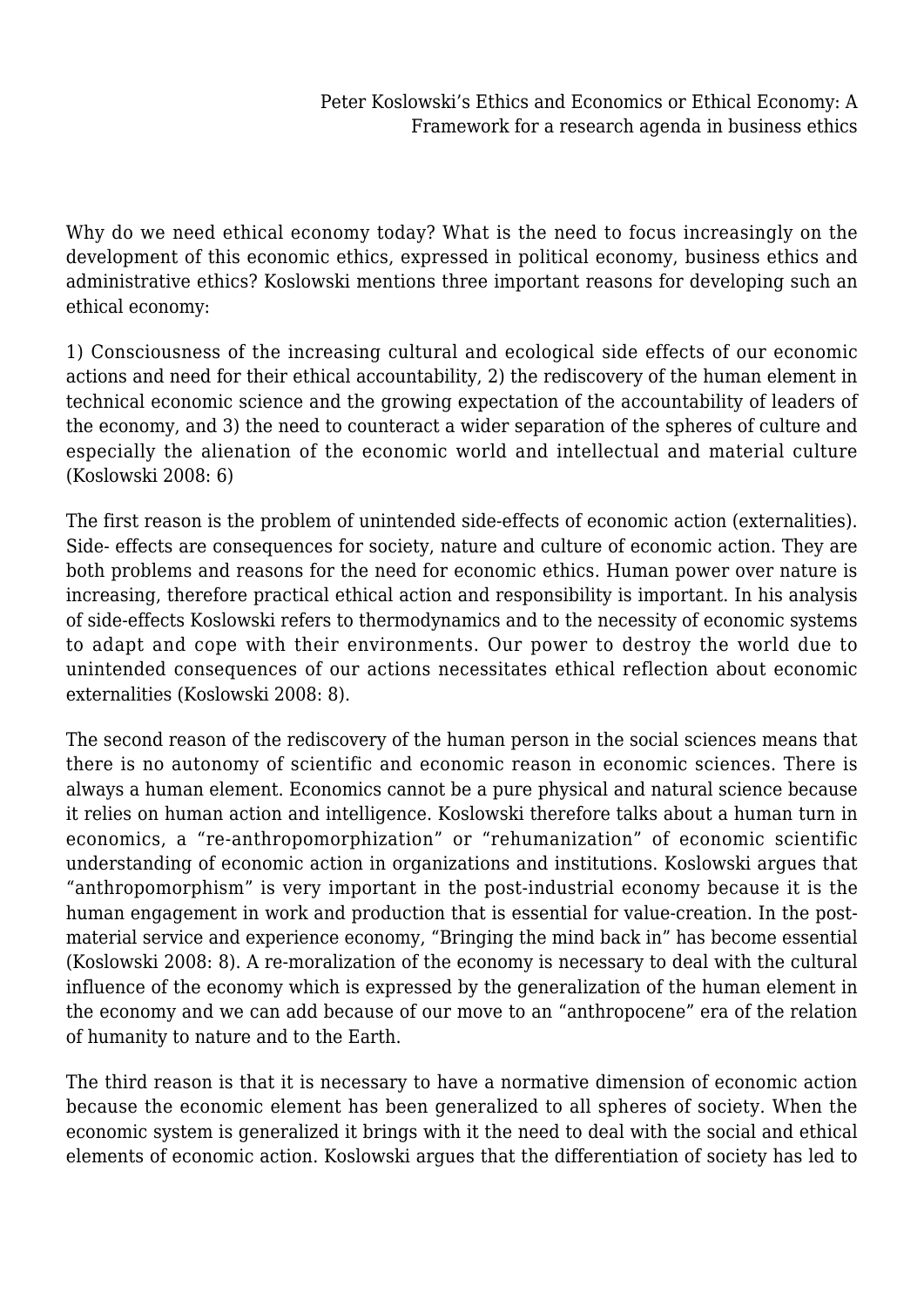the generalization of one subsystem, namely the economic subsystem. At the same time there has been increased separation between the sphere of work and the sphere of leisure. But the economic and instrumental approach has also started to dominate the sphere of leisure. However, this cannot be accomplished without a concern for the cultural dimensions of economic action. Therefore, we need to integrate ethics and economics when we deal with the generalization of the economic approach to all spheres of society. A political and ethical economy is needed because of the extension of economics to all parts of society.

Indeed, Koslowski defines his ethical economy as a post-modern economy moving beyond the modernist economy of Hobbes, Mandeville and Adam Smith and also Marx, separating ethics and economic action. The attempt to make economics into a mathematical and mechanistic theory thus separating ethics and economics has failed. The attempts to separate ethics and economics, with personal ethics on the one side and economic rationality on the other side cannot be maintained in Koslowski's perspective of a postmodern ethical economy.

Accordingly, Koslowski was very open to postmodernism since he wanted to be open to new elements of ethics and economics (Koslowski 1988). It is therefore right to characterize Koslowski's position as an open historical-hermeneutic position of Aristotelian origins in ethical economy rather than a closed Catholic position, even though there are religious elements in Koslowski's point of view.

Jörg Althammer from the University of Ingolstadt follows Peter Koslowski in his development of an ethical economy as a general theory of political economy and a theory of the economic dimensions of society that is applied to social issues and family policies (Althammer 2000). Althammer criticizes the instrumental character of the framework conditions as it is proposed in the theory of order ethics. Instead we can say that the ethical economy searches to define the ethical basis for the economy as suggested by Koslowski. Ethics cannot be reduced to economics. Rather, it is necessary to define the correct ethical conditions for economic action with regard to definition of the good in relation to ethical decision-making in the economy. The instrumental economic approach is criticized by the ethical approach as not being sufficient for dealing with the ethical conditions of a good society. The order ethics approach, as suggested by Karl Homann on the basis of the USprofessor Buchanan, does not take in account these ethical conditions of the economy.

The ethical economy approach is, according to Althammer, also critical to the principles of discourse within the theory of communication ethics. This approach is considered as contradictory since the communication dialogue without power is impossible. Moreover, the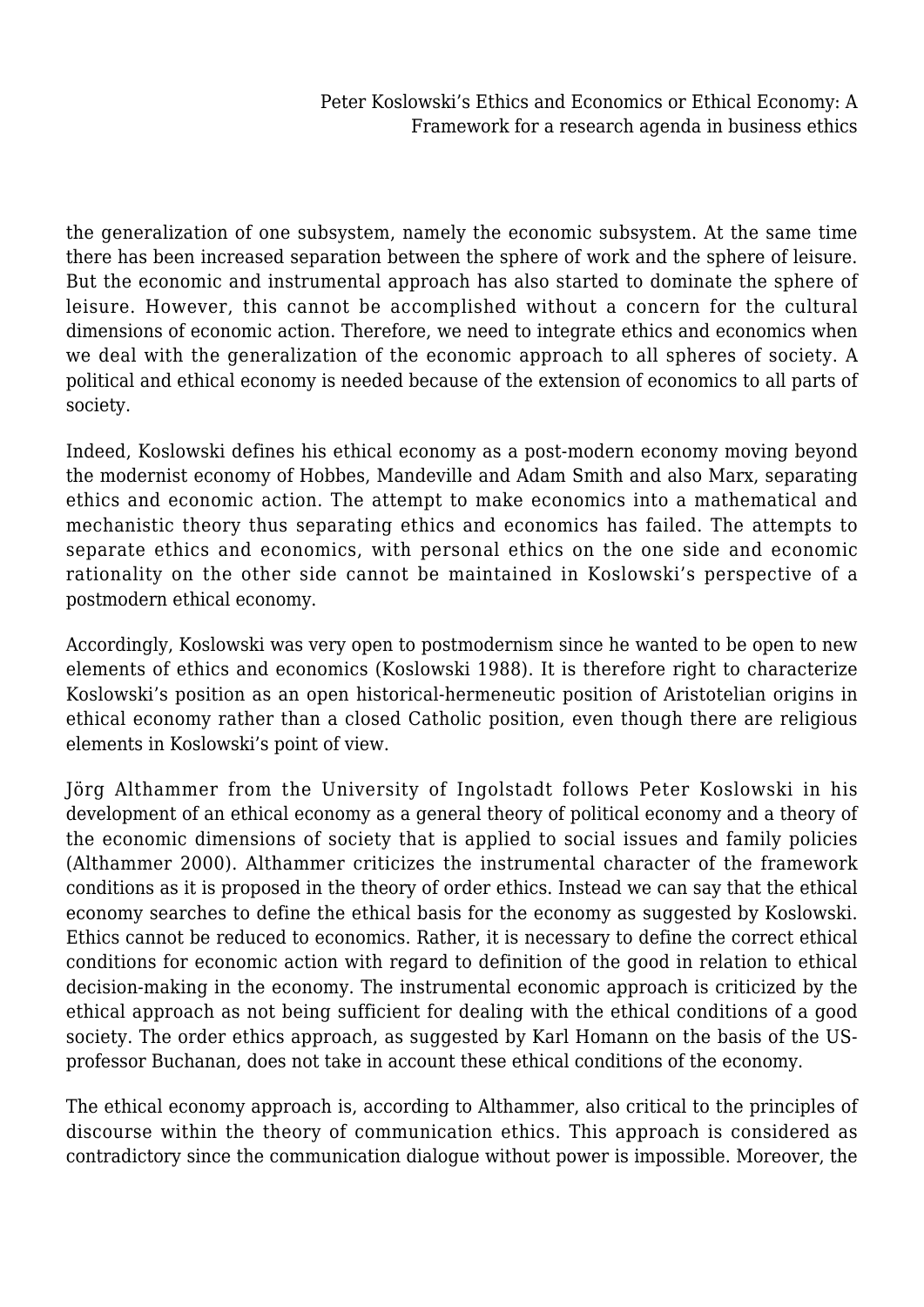Peter Koslowski's Ethics and Economics or Ethical Economy: A Framework for a research agenda in business ethics

neutral moral point of view is not really possible. It is not possible to define the moral basis of this communicative approach to the ethical economy. Instead, Althammer proposes to base the ethical economy on natural law and a Catholic societal ethics. This approach looks at the natural-law foundations of the economy as based on individual rights and capabilities (i.e. following Amartya Sen). With this approach, the Catholic natural-law thinking tries to define the limits of the market economy in relation to the economic action of the market. This approach defines normative systems of economic order that go beyond the ethics of the market as suggested by the order ethics school of Homann and his colleague Ingo Pies. In contrast to the ethics of the market, with its criticism of the social state and of the welfare state, the approach of the Althammer's and Koslowski's school suggests ethical limits to the economic system based on social and political regulation of the market.

The capability approach, following Sen and Nussbaum, represents such a normative approach to the ethical economy within the welfare state. Concepts of corporate social responsibility, corporate citizenship and social entrepreneurship find their meaning within the framework concept of the social welfare state. Ethical economy is not only business ethics or managerial ethics, but it is rather the strong effort of the ethical economy approach to develop a general normative political economy to regulate the economic market. This economy focuses on the concept of the social welfare state in relation to the regulation of the economic market. The position of the ethical economy integrates philosophical reflections about the justice and constitutional foundations of the market in the reflections about ethics of economy. The aim of ethical economy is not only to study the ethics of the market, but also to look at the societal institutions of the welfare state and find the right relations between market and state. According to Althammer, this has to be based on a humanism of solidarity in contrast to an economic egoism of the market based on "homo economicus". One way to discuss this is the reflections about the minimum conditions of the social welfare state based on social support to individuals, for example in form of minimum basic income.

My question is, now: How can we set up a research program to reinitiate the ethical economy, for economic ethics to be operationalized? What would be the major tasks of research in ethical economy today? What is the "research gap" to be initialized for an ethical economy in contemporary research? Is there a room for a research project of ethical economy? Topics for the analysis in terms of ethical economy are: 1. The relation between economic ethics and formal philosophical ethics; 2. Definition of the principles of substantive ethics of ethical economy; 3. Ethical economy and cultural philosophy of the economy; 4. Ethical problems and dilemmas in relation to economic externalities and sideeffects; 5. Economy, ontology, decision-theory and philosophy of management, including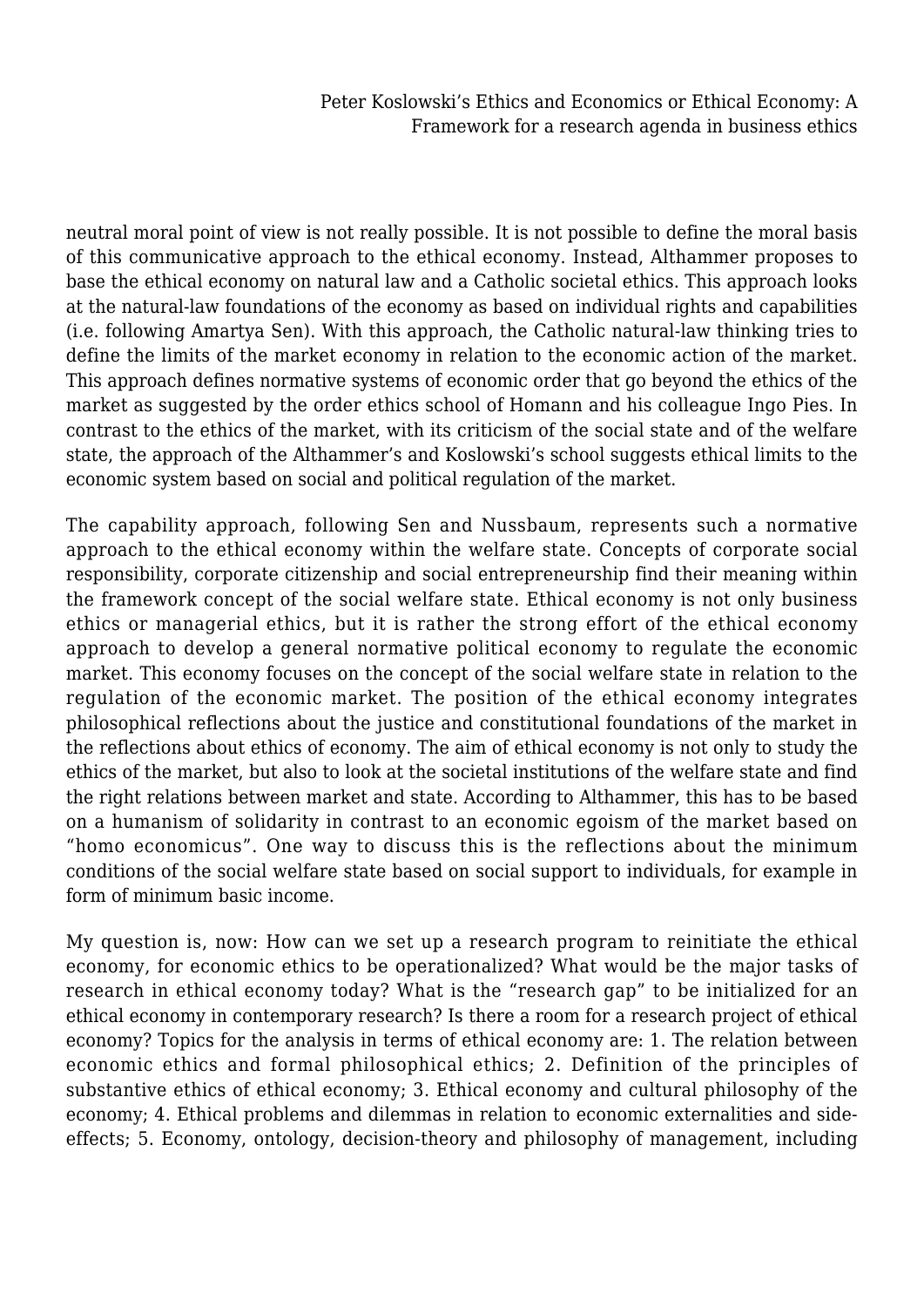practical dimensions of decision-making; 6. Economic ethics and the market economy, including specific economic dilemmas of business ethics and economics of organizations; 7. The concept of justice and just price in economics and economic institutions.

We could define this research project with the following issues: 1) Identify the major dimensions of the ethical economy, based on literature review and analysis of the existing positions and literature in the field. 2) Identify major empirical areas of research in ethical economy, related to economic institutions, political decisions-making, corporate cultures and organizations 3) Propose solutions for actions and decision-models for economic ethics and ethical economy in different organizations and institutions.

## **References**

Koslowski, Peter: *Zum Verhältnis von Polis und Oikos bei Aristoteles : Politik und Ökonomie bei Aristoteles*, 2. Aufl., unveränderter Nachdruck der Aufl. Straubing und München 1976, Straubing : Donau-Verlag, München 1979.

Koslowski, Peter: *Prinzipien der Ethischen Ökonomie. Grundlegung der Wirtschaftsethik*, Mohr Siebeck,Tübingen, 1988.

Koslowski, Peter: *Principles of Ethical Economy, Issues in Business Ethics*, Springer 2008.

Koslowski, Peter: *Die postmoderne Kultur*, C.H. Beck, München 1987, 2. Aufl., 1988.

Koslowski, Peter (ed.): *The Theory of Ethical Economy in the Historical School, Studies in Economics and Ethics*, Springer Verlag, 1995.

Koslowski, Peter (ed.): *The Social Market Economy. Theory and Ethics of the Economic Order, Studies in Economics and Ethics*, Springer Verlag 1998.

# **On a similar topic**

- [After the Financial Crisis: The Ethics and Economics Debate Revisited](http://nome.unak.is/wordpress/05-1/reflection-on-the-economic-crisis/after-the-financial-crisis-the-ethics-and-economic-debate-revisited/)
- [Emergence of a new paradigm: Towards a post-crisis cosmopolitanism](http://nome.unak.is/wordpress/06-1/conference-paper/emergence-of-a-new-paradigm-towards-a-post-crisis-cosmopolitanism/)
- [Jacob Dahl Rendtorff, French Philosophy and Social Theory. A Perspective for Ethics](http://nome.unak.is/wordpress/volume-11-no-1-2016/02_book-review/jacob-dahl-rendtorff-french-philosophy-social-theory-perspective-ethics-philosophy-management-dordrecht-springer-2014/) [and Philosophy of Management \(Dordrecht: Springer, 2014\)](http://nome.unak.is/wordpress/volume-11-no-1-2016/02_book-review/jacob-dahl-rendtorff-french-philosophy-social-theory-perspective-ethics-philosophy-management-dordrecht-springer-2014/)
- [The idea of University in a Cosmopolitan Perspective](http://nome.unak.is/wordpress/07-1/conference-keynote-speech/the-idea-of-university-in-a-cosmopolitan-perspective/)